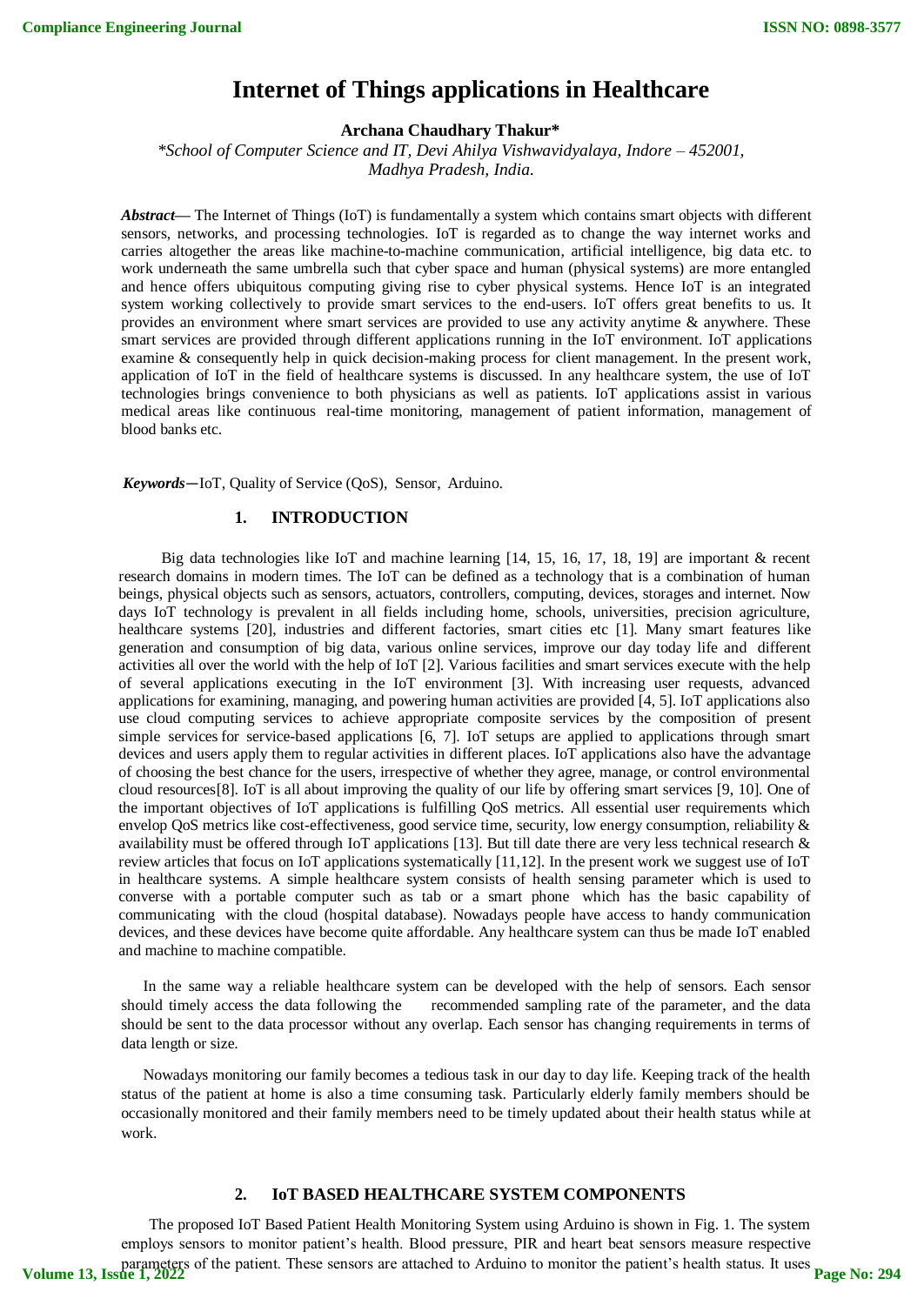internet to update patient's family members in case of any critical condition. If the system notices any abrupt change in patient's heartbeat or body temperature, the system automatically aware the user about the patient's

status through IoT. The Arduino processes and executes the code and displays it to 16\*2 LCD Display. The WiFi module connects to the WiFi and transmits the data to IoT device server. Consequently, the data can be examined from any part of the world by logging into the IoT server channel. The system presented also demonstrates the patterns of heartbeats and details of temperature of patient live over the internet.



**Fig.1** – Block diagram of healthcare system using IoT.

Thus IoT based Healthcare Monitoring system efficiently uses the internet to examine patient health status and save lives on time. The components of proposed healthcare system include -

#### *A. Arduino*

It is a microcontroller board based on the ATmega328P. It consists of 14 digital input/output pins (out of which 6 can be employed as PWM outputs), 6 analog inputs, a 16 MHz quartz crystal, a USB connection, a power jack, an ICSP header and a reset button. It consists of everything needed to assist the microcontroller. One simply needs to connect it to a computer through a USB cable or power it by a AC-to-DC adapter or battery to get started.

#### *B. Blood Pressure Sensor*

It is based on the oscillometric method. This method takes the benefit of the pressure pulsations taken at the time of measurements. The principle is that cuff is inflated till a pressure larger than the typical systolic value is reached, then the cuff is slowly deflated.

#### *C. Heart Beat Sensor*

It is sensed by using a large intensity type LED and LDR. The finger is placed sandwiched between the LED and LDR. Here as a sensor photo diode or a photo transistor may be employed. The detectors photo current (AC Part) is changed to voltage and intensified via an operational amplifier (LM358). The output is sent to a different non inverting input of the same LM358. This time the second amplification is done. The value is preset in the inverting input. Thereafter a comparison is performed between the amplified value and the preset value. In case of any abnormal condition, it will generate an interrupt to the controller.

#### *D. Passive Infra-Red Sensor*

A Passive Infra Red sensor (PIR sensor) is shown in Fig 2. an electronic device that is used to measure Infra Red (IR) light radiating from objects in its field of view. PIR sensors are frequently used in the construction of PIR-based motion detectors.



**Fig.2** – A PIR sensor.

*A. Power supply*

The Arduino Uno board can be powered through the USB connection or by an external power supply. The power source is chosen mechanically. External (non-USB) power may come either from an AC-to- DC adapter (wall-wart) or battery.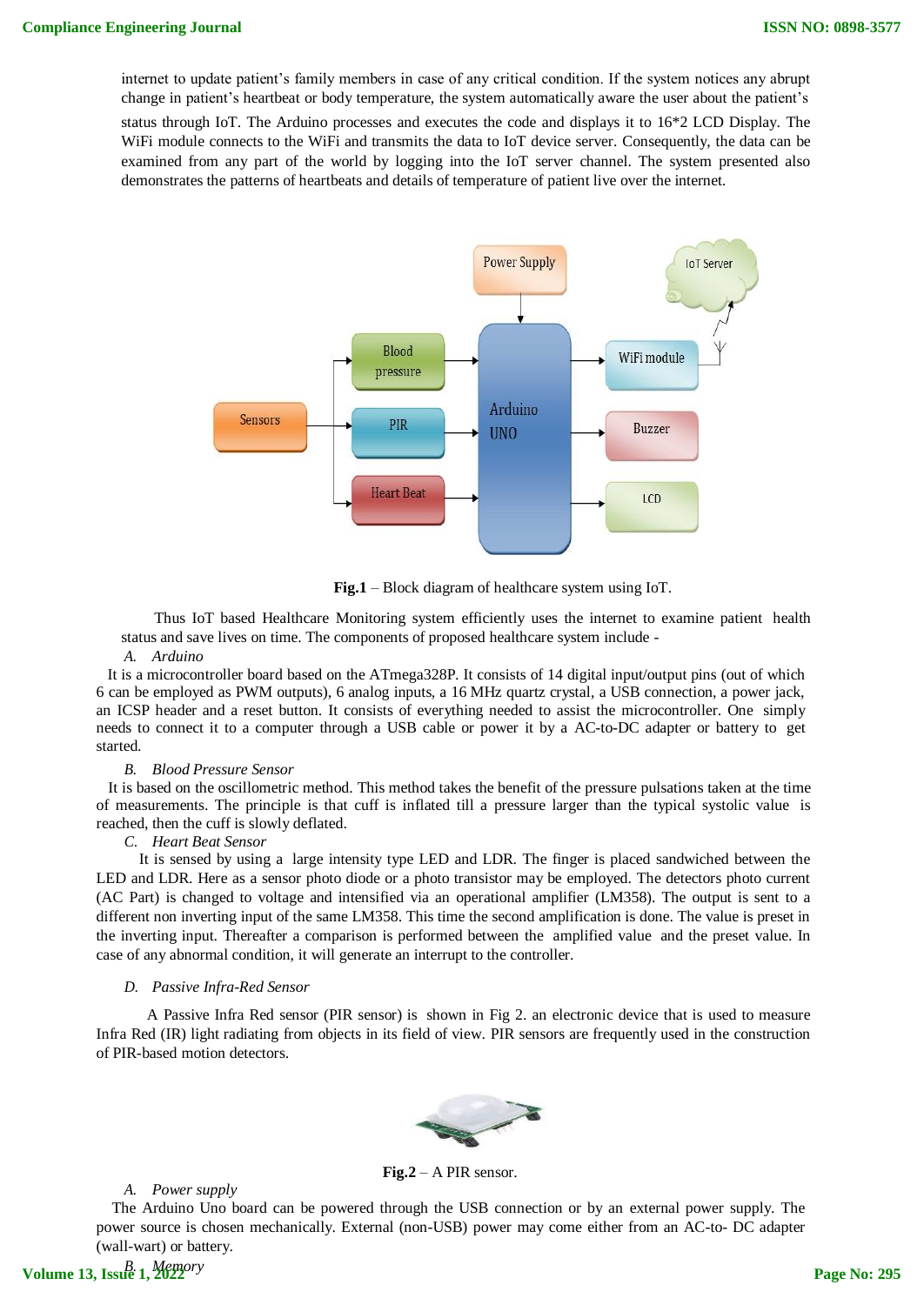The ATmega328 contains 32 KB (with 0.5 KB occupied by the boot loader). It also consists of 2 KB of SRAM

and 1 KB of EEPROM (which can be read and written through the EEPROM library.)

*C. Buzzer*

Additional parameters can be sensed as per the availability of sensors or recent development in biomedical trend. A graphical LCD may be employed to represent a graph of rate of change of health parameters over a time period. The entire health monitoring system proposed may be integrated into a little compact unit as minute as a cell phone or a wrist watch. This will assist the patients to easily hold this device with them wherever they move. In addition to medical application, the proposed system can be used in industrial and agricultural applications by using sensors like humidity sensors, fertility check sensors, etc.

Buzzers such as TMB-series are magnetic audible signal devices using built-in oscillating circuits. The construction joins an oscillation circuit unit by a detection coil, a magnetic transducer and a drive coil. Transistors, resistors, diodes and other little devices act as circuit devices for driving sound generator.

#### *D. Liquid Crystal Display*

The Arduino used in the system processes the code and displays it to 16\*2 LCD Display.

## **3. CONCLUSIONS**

The healthcare services are vital part of our society. The transparency of proposed healthcare system assists day today patients to trust it [20]. The present work presented a system consisting of proposed method consists of sensors for PIR, heart beat and blood pressure to evaluate the condition of the patient under observation. The presented system addresses the patient monitoring through sensors. The IoT based system presented is generalized so far, and it is probable to customize it for more critical circumstances like operation theatre, intensive care unit patients, newborn babies, and more complex patients. The presented system is cost effective also as it reduces the healthcare costs by reducing the physician(s).

#### **REFERENCES**

1. Muralidharan, S., Roy, A., & Saxena, N., (2018). MDP-IoT: MDP based interest forwarding for heterogeneous traffic in IoT-NDN environment. Future Generation Computer Systems, 79(3), 892–908.

2. Talavera, J.M., Tobón, L.E., Gómez, J.A., Culman, M.A., Aranda, J.M., Parra, D.T., Quiroz, L.A., Hoyos, A., & Garreta, L.E., (2017). Review of IoT applications in agro-industrial and environmental fields, Computers and Electronics inAgriculture,142 (A), 283–297.

3. Miao, L., & Liu, K., (2016). Towards a heterogeneous Internet-of-Things Testbed via Mesh inside a Mesh: Poster Abstract. In: Proceedings of the Fourteenth ACM Conference on Embedded Network Sensor Systems CDROM, Stanford, CA, USA, 368–369.

4. Bennett, T.R., Savaglio, C., Luo, D., Massey, H., Wang, X., Wu, J., & Jafari, R.,(2018). Motion synthesis toolset (MoST): A toolset for human motion data synthesis and validation. In: Proceedings of the 4th ACM MobiHoc workshop on Pervasive wireless healthcare, 25–30.

5. Redhu, S., Maheshwari, M., Yeotikar, K., & Hegde, R.M., (2018). Poster: Joint Data Latency and Packet Loss Optimization for Relay-Node Selection in Time-Varying IoT Networks. In: Proceedings of the Twenty Fourth Annual International Conference on Mobile Computing and Networking, New Delhi, India, ACM, 711- 713.

6. Shafagh, H., Burkhalter, L., & Hithnawi, A., (2016). Talos a platform for processing encrypted IoT data: demo abstract. In: Proceedings of the Fourteenth ACM Conference on Embedded Network Sensor Systems, Stanford, CA, USA, ACM, 308–309.

7. Ghobaei-Arani, M., & Souri, A., (2018). LP-WSC: a linear programming approach for web service composition in geographically distributed cloud environments. J. Supercomput., 1–26.

8. Ghobaei-Arani, M., Rahmanian, A.A., Souri, A., & Rahmani, A.M., (2018). A moth-flame optimization algorithm for web service composition in cloud computing: simulation and verification.Journal of Software Practice and Experience, 48 (10), 1865–1892.

9. Bello, O., Zeadally, S., (2019). Toward efficient smartification of the Internet of Things (IoT) services. Future Generation Computer Systems,92, 663-673.

10. Giancarlo, F., Wilma, R., Claudio, S., Mirko, V., & Mengchu, Z., (2017). Modeling Opportunistic IoT Services in Open IoT Ecosystems. In: Proceedings of the Seventeenth Workshop from Objects to Agents WOA.

11. Al-Fuqaha, A., Guizani, M., Mohammadi, M., Aledhari, M., & Ayyash, M., (2015). Internet of Things: A Survey on Enabling Technologies, Protocols, and Applications. In: IEEE Communications Surveys & Tutorials, 17(4), 2347-2376.